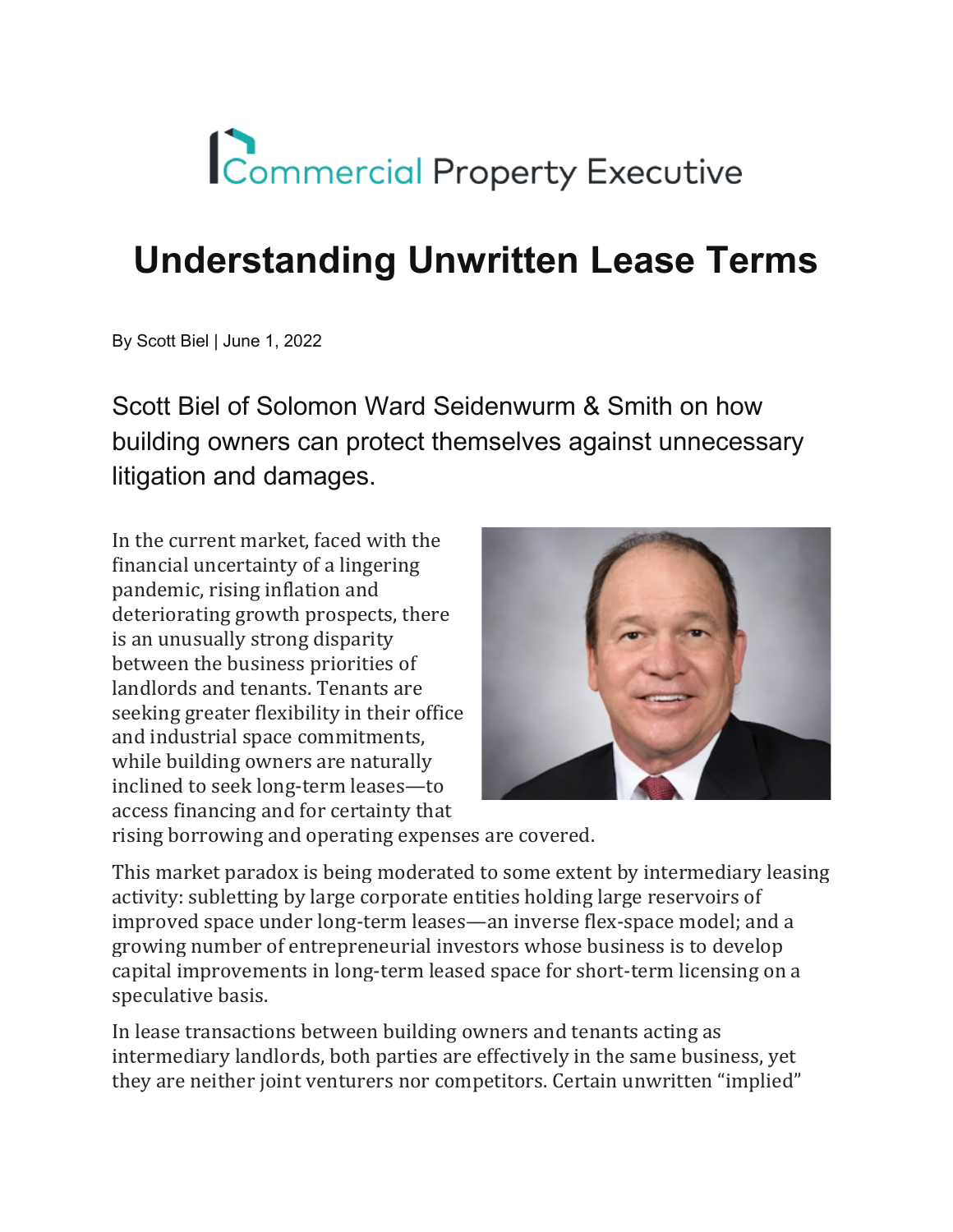covenants and equitable concepts are deemed included in every contract and are particularly significant to such a relationship.

While some of these unwritten provisions can be expressly disclaimed or superseded in the text of the contract, courts retain discretion over the effectiveness of such modifications, while other implied terms are so fundamental that written terms will be interpreted as required to comply with them. Being aware of the effect of such unwritten terms can help protect the parties (and lenders) against unnecessary litigation and damages.

For the intermediary lease relationship, let's consider the following unwritten lease provisions: the implied covenant of good faith and fair dealing, the implied covenant of quiet enjoyment and the equitable concept of restitution to avoid unjust enrichment, in the context of a tenant who leases "cold shell" space from the building owner to develop cleanroom facilities for speculative licensing to contract manufacturers.

Under such a lease, the tenant may invest substantially more of its own money than the value of the building shell on costs of building systems and infrastructure upgrades, in addition to the interior cleanroom improvements.

## Acting in Good Faith

The risk of violating the implied covenant of good faith and fair dealing can occur early in such a relationship if the landlord has the discretionary right to approve the tenant's leasehold improvements. The implied covenant requires the landlord to exercise such a discretionary right in good faith by not arbitrarily withholding such consent, or conditioning consent on additional improvements unrelated to the permitted use.

A less apparent violation of the implied covenant of good faith and fair dealing might be found in common casualty provisions of office leases that excuse the landlord from repairing damage caused by fire or other casualty when insufficient insurance proceeds are received to fully cover the cost of repairs.

If the reason for the shortfall is the right of the landlord's mortgagee to apply insurance proceeds to the secured loan obligation and its election to do so, it might appear that a windfall opportunity has presented itself to the landlord: terminate the lease, capture the value of the improved building at no expense, and increase its rental income from leasing the improved building to another tenant.